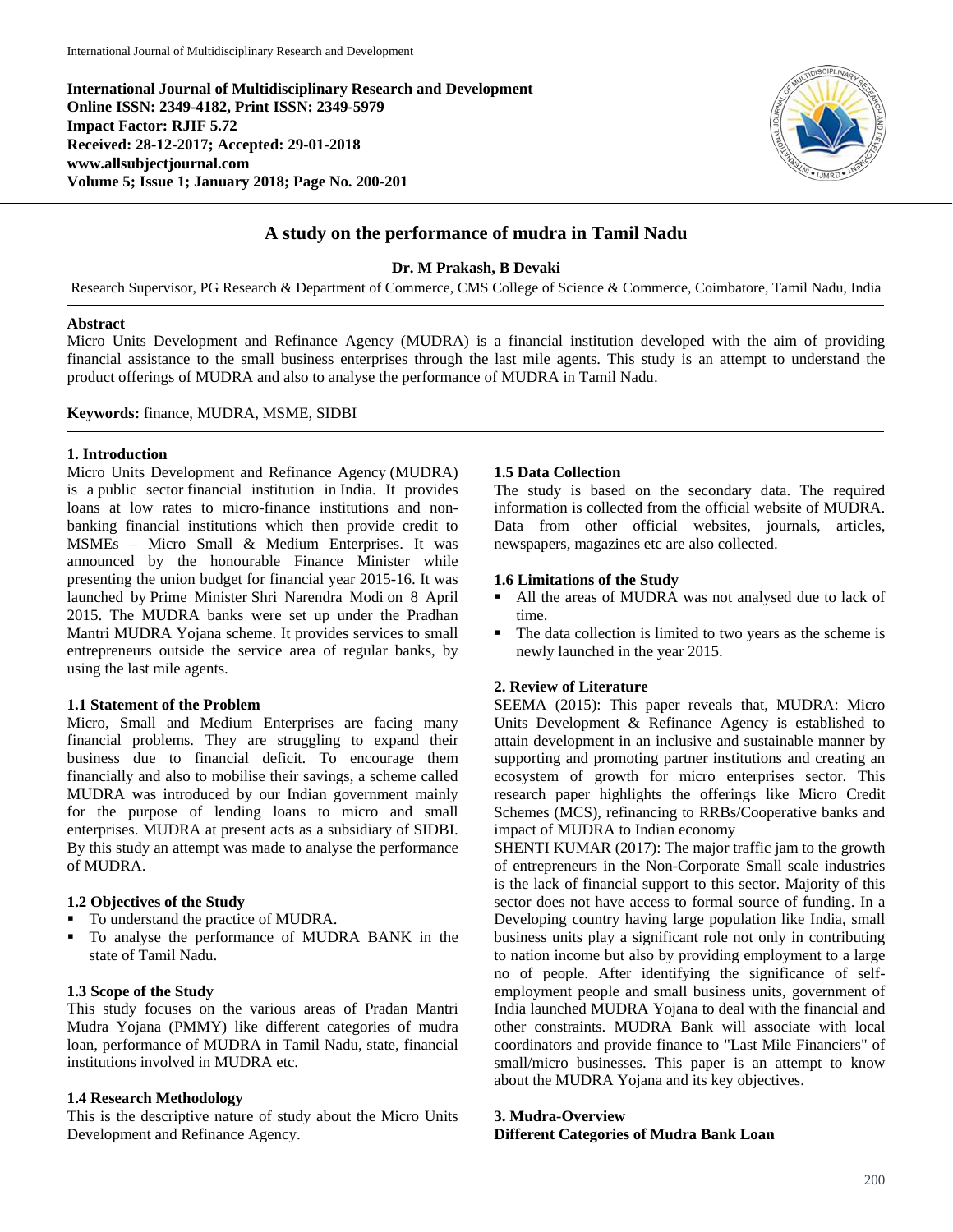According to the growth stage and requirement of finance, Mudra loan is provided under three heads in Pradhan Mantri

MUDRA Yojana. The three schemes are as follows:

- **Shishu:** Loan of up to Rs.50,000. This category is only for startups, those businesses that have been just started and looking for seed funding.
- **Kishore:** Loans of above Rs.50,000 to Rs.5 lakhs This category is for those who started the business but yet not established fully.
- **Tarun:** Loans of above Rs.5 lakhs to Rs.10 lakhs. Every small business that has been initiated and established and require funding to grow their business will fall in this category.

### **Mudra and Small Business Finance**

MUDRA is launched with a purpose to make better the small business in the country so that a large number of people can get employed and self-employed and to add in the GDP of the country. MUDRA would benefit small manufacturing units, fruits and vegetable sellers, shopkeepers, beauty parlours, hair salon, truck operators, hawkers, artisans in rural and urban areas with financing requirements maximum of 10 lakh depends upon the business categories (i.e Kishore, Shishu and Tarun) of the entrepreneur. For getting loan under MUDRA Yojana entrepreneurs or business units have to contact their nearest private banks, public or RRBs or other authorized<br>Micro Finance Institutions/ Non-Banking Financial Micro Finance Institutions/ Non-Banking Financial Companies with their business plan. After sanctioned the loan from MUDRA Yojana, Entrepreneurs/Business units will get a MUDRA Card like credit card which can be used for purchasing industry raw materials etc.

|  | Categories / Year                   | Shishu  |          | <b>Kishore</b> |         | <b>Tarun</b> |         | Total    |          |
|--|-------------------------------------|---------|----------|----------------|---------|--------------|---------|----------|----------|
|  |                                     | 2015-16 | 2016-17  | 2015-16        | 2016-17 | 2015-16      | 2016-17 | 2015-16  | 2016-17  |
|  | Accounts sanctioned<br>(in numbers) | 4506237 | 5000285  | 234824         | 275564  | 40506        | 34008   | 4781567  | 5309857  |
|  | Amount disbursed<br>(in crores)     | 8231.68 | 10897.54 | 4282.07        | 4258.53 | 2983.11      | 2600.32 | 15496.86 | 17756.39 |

**Table 1**

**4. Data Analysis and Interpretation Performance of Mudra in Tamil Nadu**

#### **Interpretation**

In Tamil Nadu during the year 2015-16 4506237 accounts were sanctioned which was increased to 5000285 accounts during 2016-17 under Shishu. The disbursement amount has also increased from Rs.8231.68 crores to 10897.54 crores during 2015-16 and 2016-17 respectively. Whereas under Kishore the number of sanctioned loan accounts were increased from 234824 to 275564 accounts during 2016-17 but the disbursed amount did not shows much differences. Under Tarun sanctioned loan accounts were decreased from 40506 to 34008 during 2015-16 and 2016-17 respectively. The disbursed amount also decreased from Rs.2983.11 crores to Rs.2600.32 crores. In total under all schemes sanctioned loan accounts and amount disbursed has been increased from 2015- 16 and 2016-17 which is from 4781567 accounts during 2015- 16 to 5309857 accounts during 2016-17 respectively. The disbursed loan amount has been increased from Rs.15496.86 crores during 2015-16 to Rs.17756.39 crores during 2016-17

respectively.

#### **5. Findings, Suggestions and Conclusion 5.1 Findings**

In state wise comparison, during the year 2015-16, Tamil Nadu sanctioned more number of loan accounts which is 4781567 accounts but Tamil Nadu disbursed second largest loan amount of Rs.15496.86 crores. During the year 2016-17, Tamil Nadu sanctioned and disbursed largest loan accounts which are 5309857 accounts with Rs.17756.39 crores which is more than the previous year.

#### **5.2 Suggestions**

During 2015-16 Tamil Nadu has sanctioned with more loan accounts but disbursed fewer amounts comparatively, which states that in Tamil Nadu more people have been benefited but with lesser amount which in turn can be increased to improve the business size and standard and also to encourage the